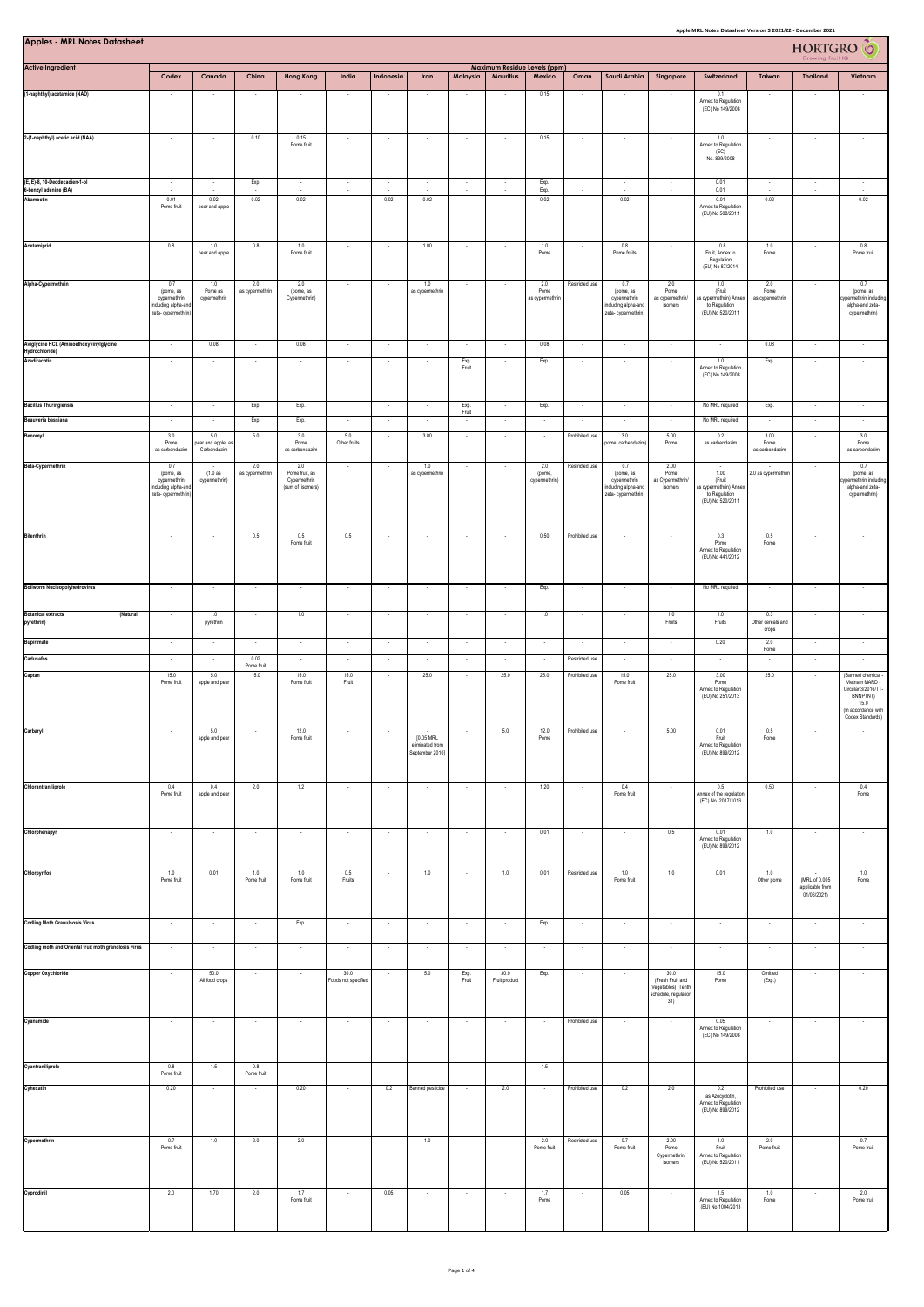| Apple MRL Notes Datasheet Version 3 2021/22 - December 2021<br><b>Apples - MRL Notes Datasheet</b><br><b>HORTGRO</b> |                                |                              |                           |                                             |                          |                          |                       |                    |                                       |                          |                          |                                 |                          |                                                                                                                   |                                            |                          |                      |  |  |  |
|----------------------------------------------------------------------------------------------------------------------|--------------------------------|------------------------------|---------------------------|---------------------------------------------|--------------------------|--------------------------|-----------------------|--------------------|---------------------------------------|--------------------------|--------------------------|---------------------------------|--------------------------|-------------------------------------------------------------------------------------------------------------------|--------------------------------------------|--------------------------|----------------------|--|--|--|
| <b>Active Ingredient</b>                                                                                             |                                |                              |                           |                                             |                          |                          |                       |                    | Maximum Residue Levels (ppm)          |                          |                          |                                 |                          |                                                                                                                   |                                            |                          |                      |  |  |  |
| Deltamethrin                                                                                                         | Codex<br>0.2                   | Canada                       | China                     | <b>Hong Kong</b>                            | India                    | Indonesia                | Iran                  | Malaysia           | <b>Mauritius</b>                      | Mexico                   | Oman                     | Saudi Arabia                    | Singapore                | Switzerland                                                                                                       | Taiwan                                     | <b>Thailand</b>          | Vietnam              |  |  |  |
|                                                                                                                      |                                | 0.4                          | 0.1                       | 0.2<br>Pome fruit                           |                          | 0.2                      | 0.2                   |                    | 0.1<br>Assorted fruits<br>edible peel | 0.2<br>Pome fruit        |                          | 0.2                             | 0.1<br>Pome              | 0.2                                                                                                               | 0.2<br>Other pome (except<br>peach)        |                          | 0.2                  |  |  |  |
| Dichlorvos                                                                                                           | $\overline{\phantom{a}}$       |                              | 0.1                       | 0.2<br>Pome fruit                           | 0.1<br>Fruits            |                          | 0.50                  |                    | 0.10                                  |                          | Prohibited use           | $\cdot$                         | 0.1<br>Fruit             | 0.01<br>unnex of the regulation<br>(EC) No 149/2008<br>(modification of<br>Annex II) and Annex<br>Regulation (EC) | $\overline{\phantom{a}}$                   |                          |                      |  |  |  |
|                                                                                                                      |                                |                              |                           |                                             |                          |                          |                       |                    |                                       |                          |                          |                                 |                          | No. 839/2008<br>(amendment<br>of the annex<br>IIIB)                                                               |                                            |                          |                      |  |  |  |
| Didecyldimethylammonium chloride                                                                                     |                                |                              |                           | ÷.                                          |                          |                          |                       |                    |                                       | $\sim$                   |                          |                                 | ÷.                       | $\sim$                                                                                                            |                                            |                          |                      |  |  |  |
| Difenoconazole                                                                                                       | 4.0<br>Pome fruit              | 5.0<br>Pome fruit            | 0.50                      | 1.0<br>Pome fruit                           | 0.01                     | $\sim$                   | $\sim$                | $\sim$             | $\overline{\phantom{a}}$              | 5.0                      | $\overline{\phantom{a}}$ | 0.5<br>Pome fruit               | $\sim$                   | 0.5<br>Fruit<br>Annex to Regulation<br>(EU) No 34/2013                                                            | 1.0                                        | $\sim$                   | 0.8<br>Pome fruit    |  |  |  |
| Diphenylamine                                                                                                        | 10.0                           | $5.0\,$                      | 5.0                       | 10.0                                        | $\sim$                   | 10.0                     | $\sim$                |                    | 5.0                                   | 10.0                     |                          | 10.0                            | 5.0                      | 0.1<br>Regulation<br>(EU) No 772/2013                                                                             | 10.0                                       |                          | 10.0                 |  |  |  |
| Dithianon                                                                                                            | 1.0<br>Pome fruit              | 5.0                          | 5.0                       | 5.0<br>Pome fruit                           | 0.10                     |                          |                       |                    |                                       | 5.0<br>Pome fruit        |                          | 5.0<br>Pome fruit               |                          | 0.3<br>Pome fruit                                                                                                 | 3.0                                        |                          | 1.0<br>Pome fruit    |  |  |  |
| Dodine                                                                                                               | 5.0<br>Pome fruit              | 5.0<br>apple and pear        | 5.0<br>Pome fruit         | 5.0<br>Pome fruit                           | 5.00                     |                          | 5.00                  |                    | 5.0                                   | 5.0                      |                          | 5.0<br>Pome fruit               | 5.0                      | 0.9<br>Pome fruit                                                                                                 | 2.0<br>Pome fruit                          |                          | 5.0<br>Pome fruit    |  |  |  |
| <b>Emamectin benzoate</b>                                                                                            | 0.02<br>Pome fruit             | $\sim$                       | 0.02                      | 0.025<br>Pome fruit                         | $\sim$                   | $\sim$                   | $\sim$                | $\sim$             | $\sim$                                | 0.025                    | ٠.                       | 0.02<br>Pome fruit              | $\sim$                   | 0.02<br>Fruit, Annex to<br>Regulation<br>(EU) No 293/2013                                                         | 0.03                                       | $\sim$                   | 0.02<br>Emamectin    |  |  |  |
| Entomopathogenic nematodes for weevil and codling<br>moth control                                                    |                                |                              |                           | $\overline{\phantom{a}}$                    | $\cdot$                  |                          |                       |                    |                                       |                          |                          | $\cdot$                         | ÷,                       |                                                                                                                   |                                            |                          |                      |  |  |  |
| Esfenvalerate                                                                                                        | $\epsilon$                     |                              | 1.0                       | 1.0                                         | ÷,                       |                          | 2.0<br>as fenvalerate |                    |                                       | 1.00                     |                          | $\epsilon$                      | ÷                        | 0.1<br>as Fenvalerate, Annex<br>to Regulation<br>(EU) No 491/2014                                                 | 1.0<br>Pome, as<br>Fenvalerate             |                          |                      |  |  |  |
| Etoxazole                                                                                                            | 0.07<br>Pome fruit             | $0.2\,$                      | 0.1                       | $0.2\,$<br>Pome fruit                       |                          |                          | 0.20                  |                    |                                       | 0.2<br>Pome              |                          | 0.07<br>Pome fruit              |                          | 0.07<br>Annex to Regulation<br>(EU) No 293/2013                                                                   | 0.20                                       |                          | 0.07                 |  |  |  |
| Fenazaquin                                                                                                           |                                |                              |                           |                                             | 0.2                      |                          | 0.50                  |                    |                                       | 0.6<br>Pome fruit        |                          |                                 |                          | 0.2<br>Pome fruit                                                                                                 | 0.5<br>Pome                                |                          |                      |  |  |  |
| Fenbuconazole                                                                                                        | 0.5<br>Pome fruit              | 0.4                          | 0.1<br>Pome fruit         | 0.1<br>Pome fruit                           | $\sim$                   |                          | $\sim$                |                    |                                       | 0.40                     |                          | 0.5<br>Pome fruit               | ×                        | 0.5<br>Annex to Regulation<br>(EU) No 491/2014                                                                    | 0.5                                        |                          | 0.5<br>Pome fruit    |  |  |  |
| Fenbutatn-Oxide                                                                                                      | 5.0<br>Pome fruit              | 3.0                          | 5.0                       | 15.0                                        | $\cdot$                  | $\cdot$                  | $\cdot$               | $\cdot$            |                                       | 15.0                     |                          | $\cdot$                         | 5.0                      | 0.0                                                                                                               | 2.0                                        |                          | 5.0                  |  |  |  |
| Fenoxycarb                                                                                                           |                                |                              |                           | ×,                                          |                          |                          |                       |                    |                                       |                          |                          | ÷.                              |                          | 1.0<br>Annex to Regulation<br>(EC) No 149/2008                                                                    | 0.01<br>Others (vegetables<br>and fruits)* |                          |                      |  |  |  |
| Fenpyroximate                                                                                                        | 0.2                            | 0.3                          | 0.3                       | 0.3<br>Pome fruit                           | $\sim$                   | $\sim$                   | 0.3                   | $\sim$             | $\sim$                                | 0.3                      | $\overline{\phantom{a}}$ | 0.3<br>Pome fruit               | $\sim$                   | 0.2                                                                                                               | 0.4                                        | $\sim$                   | 0.3<br>Pome fruit    |  |  |  |
| Fludioxonil                                                                                                          | 5.0<br>Pome fruit              | 5.0                          | 5.0<br>Pome fruit         | 5.0<br>(pome)                               |                          |                          |                       |                    |                                       | 5.0                      |                          | 5.0<br>Pome fruit               |                          | 5.0<br>Annex to Regulation<br>(EU) No 79/2014                                                                     | 5.0                                        |                          | 5.0<br>(pome)        |  |  |  |
| Flufenoxuron                                                                                                         | $\overline{\phantom{a}}$       | 1.0                          | 1.0                       | 1.0                                         | $\overline{\phantom{a}}$ |                          | $\sim$                |                    |                                       | $\overline{\phantom{a}}$ |                          | ٠                               |                          | 0.5<br>Annex to Regulation<br>(EC) No 1050/2009                                                                   | 1.0                                        |                          |                      |  |  |  |
| Fluopyram                                                                                                            | 0.5<br>Pome fruit              | 0.8                          | 0.5<br>Pome fruit         | $\sim$                                      | ÷.                       | $\overline{\phantom{a}}$ | $\sim$                |                    |                                       | 0.80                     |                          | 0.5<br>Pome fruit               |                          | 0.6<br>Annex to Regulation<br>(EU) No 491/2014                                                                    | 0.5<br>Other pome                          |                          | 0.5<br>Pome fruit    |  |  |  |
| Flusilazole                                                                                                          | 0.3<br>Pome fruit              | 0.2<br>apple                 | 0.20                      | 0.3<br>Pome fruit                           | 0.05                     | $\cdot$                  | $\cdot$               | $\cdot$            |                                       | $\cdot$                  |                          | 0.3<br>Pome fruit               | ÷,                       | 0.1<br>Pome fruit                                                                                                 | 0.2<br>Pome                                |                          | 0.3<br>Pome fruit    |  |  |  |
| Fluxapyroxad                                                                                                         | 0.9<br>Pome fruit              | 0.8                          | 0.9<br>Pome fruit         | ٠                                           | 0.9                      | $\overline{\phantom{a}}$ | $\cdot$               | ÷                  |                                       | 0.8                      |                          | 0.9<br>Pome fruit               | $\overline{\phantom{a}}$ | 0.9<br>Pome, Annex to<br>Regulation<br>(EU) No 491/2014                                                           | 0.9<br>Other pome                          | $\cdot$                  | 0.9<br>Pome fruit    |  |  |  |
| Formetanate                                                                                                          | $\cdot$                        | $\bullet$                    | $\sim$                    | 0.5                                         | $\sim$                   | $\cdot$                  | $\sim$                | $\sim$             | $\sim$                                | $\sim$                   | $\cdot$                  | $\cdot$                         | $\overline{\phantom{a}}$ | 0.01<br>Annex to Regulation<br>(EU) No 61/2014                                                                    | 0.5                                        | $\overline{\phantom{a}}$ |                      |  |  |  |
| Furfural<br>Gamma-Cyhalothrin                                                                                        | $\sim$<br>0.2                  | $\cdot$<br>0.3               | 0.2                       | $\cdot$<br>0.2                              | $\sim$<br>$\sim$         | $\sim$<br>$\cdot$        | $\sim$                | $\cdot$<br>$\cdot$ | $\sim$                                | 0.30                     | Restricted use           | $\cdot$<br>0.2                  | ÷<br>$\cdot$             | 0.01                                                                                                              | $\sim$                                     | $\cdot$                  | 0.2                  |  |  |  |
|                                                                                                                      | Pome, as lambda<br>cyhalothrin | ome, as Lambd<br>cyhalothrin | as Lambda-<br>cyhalothrin | Pome as cyhalothrin<br>(Sum of all isomers) |                          |                          |                       |                    |                                       |                          |                          | Pome, as lambda-<br>cyhalothrin |                          | Pome<br>Annex to Regulation<br>(EU) No 834/2013                                                                   | (0.4as<br>Cyhalothrin)                     |                          | Pome, as cyhalothrin |  |  |  |
| Hexaconazole                                                                                                         | $\sim$                         | $\cdot$                      | 0.50                      | $\sim$                                      | 0.1                      | $\sim$                   | $\sim$                | $\sim$             | $\sim$                                | $\sim$                   | $\cdot$                  | $\sim$                          | $\sim$                   | 0.01                                                                                                              | 1.0<br>Other pome                          | $\sim$                   | $\cdot$              |  |  |  |
| Gibberellins                                                                                                         | $\cdot$                        | $\cdot$                      | $\cdot$                   | ¥                                           | $\cdot$                  |                          | $\cdot$               |                    |                                       | Exp.                     |                          | $\overline{\phantom{a}}$        | ÷,                       | No MRL required                                                                                                   | $5.0\,$<br>Pome                            |                          |                      |  |  |  |
| Imidacloprid                                                                                                         | 0.5                            | 0.6                          | 0.5                       | 0.5                                         |                          | 0.5                      | 0.5                   |                    |                                       | 0.5                      | Restricted use           | 0.5                             |                          | 0.5<br>Annex to Regulation<br>(EU) No 491/2014                                                                    | 0.5                                        |                          | 0.50                 |  |  |  |
| Indoxacarb                                                                                                           | 0.5                            |                              | 0.5                       | 1.0<br>Pome fruit                           | ÷.                       | 0.5                      | 0.5                   |                    |                                       | 1.00                     |                          | 0.5                             |                          | 0.5                                                                                                               | 0.5                                        |                          | 0.5                  |  |  |  |
| Iprodione                                                                                                            | 5.0<br>Pome fruit              | $\cdot$                      | 5.00                      | 5.0<br>Pome fruit                           | $\cdot$                  |                          | $\cdot$               |                    | 10.0                                  | $\cdot$                  |                          | 5.0<br>Pome fruit               | 10.0                     | 6.00<br>Fruit,<br>Annex to Regulation<br>(EC) No 149/2008                                                         | 5.00<br>Pome                               |                          | 5.0<br>Pome          |  |  |  |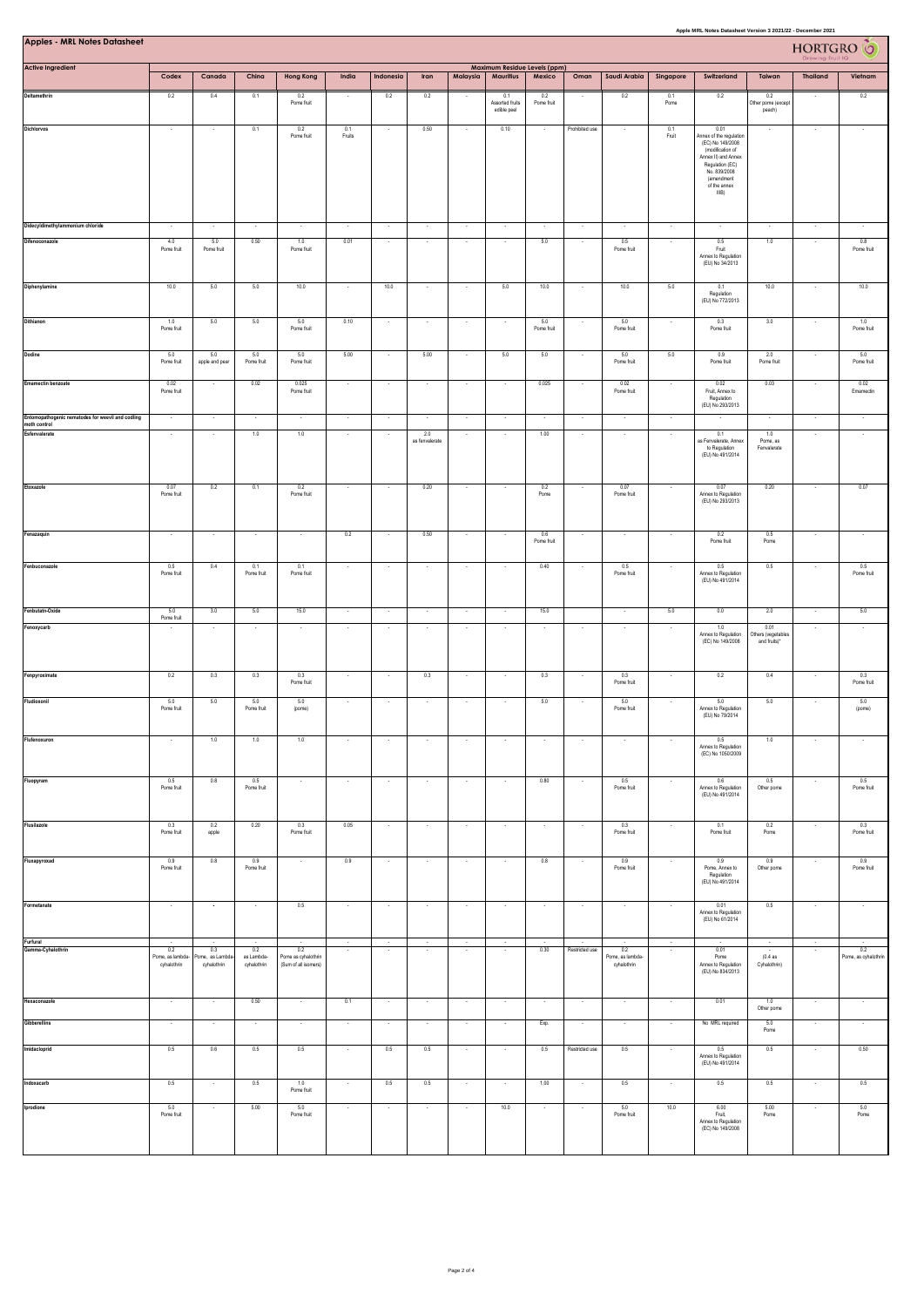| Apple MRL Notes Datasheet Version 3 2021/22 - December 2021<br><b>Apples - MRL Notes Datasheet</b><br>HORTGRO <sup>6</sup> |                              |                                         |                          |                                                    |                                          |                                    |                                    |                                     |                                                  |                                    |                                     |                              |                           |                                                                                                                                                                                                                                     |                               |                                                      |                                                                                                            |
|----------------------------------------------------------------------------------------------------------------------------|------------------------------|-----------------------------------------|--------------------------|----------------------------------------------------|------------------------------------------|------------------------------------|------------------------------------|-------------------------------------|--------------------------------------------------|------------------------------------|-------------------------------------|------------------------------|---------------------------|-------------------------------------------------------------------------------------------------------------------------------------------------------------------------------------------------------------------------------------|-------------------------------|------------------------------------------------------|------------------------------------------------------------------------------------------------------------|
| <b>Active Ingredient</b>                                                                                                   | Codex                        | Canada                                  | China                    | <b>Hong Kong</b>                                   | India                                    | Indonesia                          | Iran                               | Malaysia                            | Maximum Residue Levels (ppm)<br><b>Mauritius</b> | Mexico                             | Oman                                | Saudi Arabia                 | Singapore                 | Switzerland                                                                                                                                                                                                                         | Taiwan                        | <b>Thailand</b>                                      | Vietnam                                                                                                    |
| Kresoxim-Methyl                                                                                                            | 0.2                          | 0.5                                     | 0.20                     | 0.2                                                |                                          |                                    | 2.00                               |                                     |                                                  | 0.5                                |                                     | 0.2                          |                           | 0.2                                                                                                                                                                                                                                 | 1.00                          |                                                      | 0.2                                                                                                        |
|                                                                                                                            | Pome fruit                   | pear and apple                          |                          | Pome fruit                                         |                                          |                                    |                                    |                                     |                                                  | Pome                               |                                     | Pome fruit                   |                           | Pome<br>Annex to Regulation<br>(EU) No 251/2013<br>(Amendment<br>Annex II)<br>Annex to Regulation<br>(EU) No 364/2014<br>(Amendment<br>Annex IIIB)                                                                                  | Pome                          |                                                      | Pome                                                                                                       |
| Lambda-Cyhalothrin                                                                                                         | 0.2<br>Pome fruit            | 0.3<br>pear and apple                   | 0.20                     | 0.2<br>Pome as cyhalothrin<br>(Sum of all isomers) | $\overline{\phantom{a}}$                 | $\sim$                             | $\cdot$                            | $\overline{\phantom{a}}$            |                                                  | 0.3<br>Pome                        | Restricted use                      | 0.2<br>Pome fruit            | $\overline{\phantom{a}}$  | 0.1<br>Pome<br>Annex to Regulation<br>(EU) No 834/2013                                                                                                                                                                              | 0.4<br>Pome as cyhalothrin    | $\cdot$                                              | 0.2<br>Pome, as cyhalothrin                                                                                |
| Mancozeb                                                                                                                   | 5.0<br>Pome as<br>Difhiocarb | 7.0<br>apple and pear<br>(Dithiocarbs.) | 5.00                     | 7.0<br>Dithiocarb.                                 | 3.0<br>Other fruit<br>(Dithiocarbs./CS2) |                                    | 2.0<br>as Dithiocarbs              |                                     |                                                  | 0.6                                | Prohibited use                      | 5.0<br>Pome as<br>Dithiocarb | 3.0<br>(Dithiocarbs.)     | 5.0<br>Pome, Dithiocarbs                                                                                                                                                                                                            | 2.5<br>Pome Dithiocarbs.      |                                                      | 5.0<br>Pome as<br>Dithiocarb                                                                               |
| Maneb                                                                                                                      | 5.0<br>Pome as<br>Diffiocarb | 7.0<br>pear and apple<br>(Dithiocarbs.) | $\cdot$                  | $7.0\,$<br>Dithiocarb.                             | 3.0<br>Other fruit<br>(Dithiocarbs./CS2) |                                    | $2.0\,$<br>as Dithiocarbs          |                                     |                                                  | $\cdot$                            | Prohibited use                      | 5.0<br>Pome as<br>Dithiocarb | $3.0\,$<br>(Dithiocarbs.) | $5.0\,$<br>Pome, Dithiocarbs                                                                                                                                                                                                        | $2.5\,$<br>Pome Dithiocarbs.  | ×,                                                   | 5.0<br>Pome as<br>Dithiocarb                                                                               |
| <b>Mercaptothion (Malathion)</b>                                                                                           | 0.5                          | 2.0<br>pear and apple                   | 2.0                      | 8.0                                                | 4.0<br>Fruits                            | 0.5                                | 0.5                                |                                     | 2.0                                              | 8.0                                |                                     | 0.5                          | 2.0                       | 0.02<br>Annex to Regulation<br>(EU) No 270/2012                                                                                                                                                                                     | 0.5                           |                                                      | 0.50                                                                                                       |
| Metamitron<br>Metarhizium anisopliae ICIPE 69                                                                              | $\overline{\phantom{a}}$     | $\sim$                                  | $\cdot$                  | $\sim$                                             | $\overline{\phantom{a}}$                 |                                    | $\overline{\phantom{a}}$           | $\cdot$                             | $\sim$                                           | $\cdot$                            |                                     | $\overline{\phantom{a}}$     | $\cdot$                   | 0.10                                                                                                                                                                                                                                |                               |                                                      |                                                                                                            |
| Methidathion                                                                                                               | 0.5                          | 0.5<br>pear and apple                   | 0.05<br>Pome fruit       | 0.50                                               | ÷,                                       | 0.50                               | <b>Banned pesticide</b>            |                                     | 0.5                                              | ÷,                                 | Prohibited use                      | 0.5                          | 0.20                      | 0.03<br>Annex to Regulation<br>(EU) No 310/2011                                                                                                                                                                                     |                               | (Draft proposed MRL<br>(0.1)                         | 0.50                                                                                                       |
| Methoxyfenozide                                                                                                            | 2.0<br>Pome fruit            | 1.5<br>apple and pear                   | 3.00                     | 3.00                                               | ×                                        | $\overline{\phantom{a}}$           | $\overline{\phantom{a}}$           |                                     |                                                  | 2.00                               |                                     | 2.0<br>Pome fruit            | $\overline{\phantom{a}}$  | 2.00<br>Pome, Annex to<br>Regulation<br>(EU) No 491/2014                                                                                                                                                                            | 1.5                           |                                                      | 2.0<br>Pome fruit                                                                                          |
| 1-Methylcyclopropene                                                                                                       |                              | 0.01                                    |                          |                                                    |                                          |                                    |                                    |                                     |                                                  |                                    |                                     |                              |                           | 0.01<br>Schedule<br>Regulation (EC)<br>No. 149/2008                                                                                                                                                                                 | 0.01                          |                                                      |                                                                                                            |
| Methyl eugenol<br>Methyl-Parathion (Parathion-methyl)                                                                      | 0.2                          |                                         | 0.01                     | ÷.<br>0.20                                         |                                          | ÷.<br>0.20                         | Banned pesticide                   |                                     | 0.2                                              | Tolerance                          | Prohibited use                      | ٠<br>0.2                     | Parathion 0.5             | 0.01                                                                                                                                                                                                                                | 0.2                           |                                                      | (Banned chemical -                                                                                         |
|                                                                                                                            |                              |                                         |                          |                                                    |                                          |                                    | (Maximum limit<br>0.05)            |                                     | Fruit                                            | withdrawn in<br>USA                |                                     |                              |                           | Annex to Regulation<br>(EU) No 899/2012                                                                                                                                                                                             |                               |                                                      | Vietnam MARD -<br>Circular 3/2016/TT-<br><b>BNNPTNT)</b><br>0.2<br>(In accordance with<br>Codex Standards) |
| Milbemectin                                                                                                                | $\sim$                       | $\cdot$                                 | $\sim$                   | $\cdot$                                            | $\sim$                                   | $\sim$                             | $\sim$                             | $\sim$                              | $\sim$                                           | $\sim$                             | $\sim$                              | $\cdot$                      | $\sim$                    | 0.02<br>Annex to Regulation<br>(EU) No 1317/2013                                                                                                                                                                                    | 0.2<br>Pome                   | $\sim$                                               |                                                                                                            |
| <b>Mineral Oil</b>                                                                                                         | $\sim$                       | ٠.                                      | $\sim$                   | Exp.                                               | $\sim$                                   |                                    | $\sim$                             | Exp.<br>Fruit                       |                                                  | $\sim$                             | $\sim$                              | $\overline{\phantom{a}}$     |                           |                                                                                                                                                                                                                                     | $\overline{\phantom{a}}$      |                                                      |                                                                                                            |
| Myclobutanil                                                                                                               | 0.6<br>Pome fruit            | 0.5                                     | 0.5                      | 0.5<br>Pome fruit                                  | 0.01                                     |                                    |                                    |                                     |                                                  | 0.5                                |                                     | 0.5<br>Pome fruit            |                           | 0.6<br>Pome,<br>Annex of the regulation<br>(EU) 2016/567                                                                                                                                                                            | 0.5<br>Pome                   |                                                      | 0.6<br>Pome fruit                                                                                          |
| Non-ionic surfactant<br>Novaluron                                                                                          | $\sim$<br>3.0                | 2.0                                     | $\sim$<br>$3.0\,$        | $\sim$<br>3.0                                      | $\sim$                                   |                                    | $\sim$                             |                                     |                                                  | $\sim$<br>3.0                      |                                     | $\sim$<br>3.0                | $\overline{\phantom{a}}$  | $\overline{\phantom{a}}$<br>2.00                                                                                                                                                                                                    | 2.0                           |                                                      | 3.0                                                                                                        |
|                                                                                                                            | Pome fruit                   | pear and apple                          | Pome<br>$\sim$           | Pome fruit                                         | $\sim$                                   |                                    |                                    |                                     | $\cdot$                                          |                                    |                                     | Pome fruit                   |                           |                                                                                                                                                                                                                                     | $\sim$                        |                                                      | Pome fruit                                                                                                 |
| Orange oil<br>Penconazole                                                                                                  | $\cdot$<br>0.1               | $\cdot$<br>$\overline{\phantom{a}}$     | 0.2                      | ×<br>0.2                                           | 0.1                                      | $\sim$<br>$\overline{\phantom{a}}$ | $\cdot$<br>$\sim$                  | $\sim$<br>×                         | ٠                                                | $\sim$<br>$\overline{\phantom{a}}$ | $\cdot$<br>$\overline{\phantom{a}}$ | $\cdot$<br>0.2<br>Pome fruit | ÷.<br>$\cdot$             | No MRL required<br>0.2<br>Pome<br>Regulation (EC)<br>No. 149/2008                                                                                                                                                                   | 0.2<br>Pome                   | $\overline{\phantom{a}}$<br>$\overline{\phantom{a}}$ | 0.2<br>Pome fruit                                                                                          |
| Pirimicarb<br>Prohexadione-Calcium                                                                                         | 1.0<br>Pome fruit            | $\sim$<br>3.0                           | 1.0<br>Pome              | 1.0<br>Pome fruit<br>3.0<br>Pome fruit             | $\sim$<br>0.01                           | $\sim$                             | 1.00                               | $\sim$                              | $\sim$                                           | $\sim$<br>3.0<br>Pome              | $\sim$                              | 1.0<br>Pome fruit            | Primicarb 1.00<br>Pome    | 1.20<br>0.1<br>Annex to Regulation<br>(EU) No 241/2013<br>(modification of<br>Annex II)<br>Annex to Regulation<br>(EU) No 750/2010<br>(modification of<br>Annex IIIB)<br>prohexadione and its<br>salts expressed as<br>prohexadione | 1.0<br>Other pome<br>3.00     | $\sim$                                               | 1.0<br>Pome                                                                                                |
| Potassium bicarbonate                                                                                                      | $\epsilon$                   | $\sim$                                  | $\sim$                   | $\sim$                                             | $\sim$                                   | $\sim$                             | $\sim$                             | $\cdot$                             | $\sim$                                           | Exp.                               | $\cdot$                             | $\epsilon$                   | $\sim$                    | No MRL required                                                                                                                                                                                                                     | <b>MRLs Omitted</b><br>(Exp.) | $\cdot$                                              | $\cdot$                                                                                                    |
| Propargite<br>Prothiofos                                                                                                   | 3.0                          | 3.0                                     | 5.0                      | 5.0<br>Pome fruit                                  | 3.0                                      | 3.0                                | $\sim$                             | $\sim$                              | 5.0                                              | $\overline{\phantom{a}}$           | Prohibited use                      | 3.0                          | 3.0<br>0.05               | 1.5<br>Pome fruit                                                                                                                                                                                                                   | 3.0                           | $\overline{\phantom{a}}$                             | 3.00                                                                                                       |
| Pydiflumetofen (Adepidyn)                                                                                                  | $\cdot$                      | $\sim$<br>0.2                           | $\cdot$<br>$\cdot$       |                                                    | $\cdot$<br>$\cdot$                       | $\cdot$                            | $\sim$<br>$\overline{\phantom{a}}$ | $\overline{\phantom{a}}$<br>$\cdot$ | $\sim$<br>$\bullet$                              | $\cdot$<br>0.2                     | $\overline{\phantom{a}}$<br>$\cdot$ | $\cdot$                      | All commodities           |                                                                                                                                                                                                                                     | $\cdot$                       | $\overline{\phantom{a}}$<br>$\overline{\phantom{a}}$ | $\sim$                                                                                                     |
| Pyraclostrobin                                                                                                             | 0.7<br>Pome fruit            | 1.5                                     | 0.5                      | 0.5                                                | 0.5                                      | 0.50                               | $\cdot$                            | ×                                   |                                                  | 1.5<br>Pome                        | $\cdot$                             | 0.5                          | $\overline{\phantom{a}}$  | 0.40                                                                                                                                                                                                                                | 1.00                          | $\overline{\phantom{a}}$                             | 0.5                                                                                                        |
| Pyrimethanil                                                                                                               | 15.0<br>Pome fruit           | 15.0                                    | 7.0<br>Pome fruit        | 14.0<br>Pome fruit                                 | $\sim$                                   |                                    | $\overline{\phantom{a}}$           |                                     |                                                  | 15.00                              |                                     | $\bullet$                    | $\overline{\phantom{a}}$  | 15.0<br>Fruit, Annex to<br>Regulation<br>(EU) No 87/2014                                                                                                                                                                            | 7.00                          |                                                      | 15.0<br>Pome fruit                                                                                         |
| Soybean oil<br>Spinetoram                                                                                                  | 0.05<br>Pome                 | 0.2                                     | 0.05<br>Pome fruit       | 0.05<br>Pome fruit                                 | $\sim$<br>$\cdot$                        |                                    |                                    |                                     |                                                  | Exp.<br>0.2<br>Pome                |                                     | 0.05<br>Pome fruit           | $\sim$<br>$\cdot$         | 0.2<br>Fruit, Annex to<br>Regulation<br>(EU) No 491/2014                                                                                                                                                                            | 0.2                           | ÷                                                    | 0.05<br>Pome                                                                                               |
| Spinosad                                                                                                                   | 0.10                         | 0.2<br>pear and apple                   | 0.10                     | 0.2<br>Pome fruit                                  | $\sim$                                   | 0.10                               | $\sim$                             |                                     |                                                  | 0.2<br>Pome                        |                                     | 0.10                         | $\sim$                    | 0.3<br>Pome, Annex to<br>Regulation<br>(EU) No 737/2014                                                                                                                                                                             | 0.2                           |                                                      | 0.10                                                                                                       |
| Steinernema carpocapsea<br>(Beneficial<br>nematodes)                                                                       | $\overline{\phantom{a}}$     | $\sim$                                  | $\cdot$                  | $\cdot$                                            | $\sim$                                   | $\sim$                             | $\cdot$                            | $\cdot$                             | $\sim$                                           | $\sim$                             | $\overline{\phantom{a}}$            | $\epsilon$                   | $\cdot$                   | $\cdot$                                                                                                                                                                                                                             | $\cdot$                       | $\overline{\phantom{a}}$                             |                                                                                                            |
| Sulfoxaflor                                                                                                                | 0.3<br>Pome fruit            | 0.5                                     | 0.5                      | $\cdot$                                            | $\cdot$                                  | $\overline{\phantom{a}}$           | $\cdot$                            | $\overline{\phantom{a}}$            | $\overline{\phantom{a}}$                         | 0.5                                | $\sim$                              | $\sim$                       | $\cdot$                   | $\overline{\phantom{a}}$                                                                                                                                                                                                            | 0.5                           | $\cdot$                                              | 0.3<br>Pome fruit                                                                                          |
| Sulphur                                                                                                                    | $\overline{\phantom{a}}$     | $\overline{\phantom{a}}$                | $\overline{\phantom{a}}$ | Exp.                                               | $\cdot$                                  | $\overline{\phantom{a}}$           | $\overline{\phantom{a}}$           | Exp.<br>Fruit                       |                                                  | Exp.                               | $\cdot$                             | $\bullet$                    | $\cdot$                   | No MRL required                                                                                                                                                                                                                     | Omitted<br>(Exp.)             | $\overline{\phantom{a}}$                             | $\sim$                                                                                                     |
| <b>Tau-Fluvalinate</b>                                                                                                     | $\overline{\phantom{a}}$     |                                         |                          | $\overline{\phantom{a}}$                           |                                          |                                    |                                    |                                     |                                                  |                                    |                                     | $\overline{\phantom{a}}$     | $\cdot$                   | 0.1<br>Annex to Regulation<br>(EC) No 149/2008                                                                                                                                                                                      |                               |                                                      |                                                                                                            |